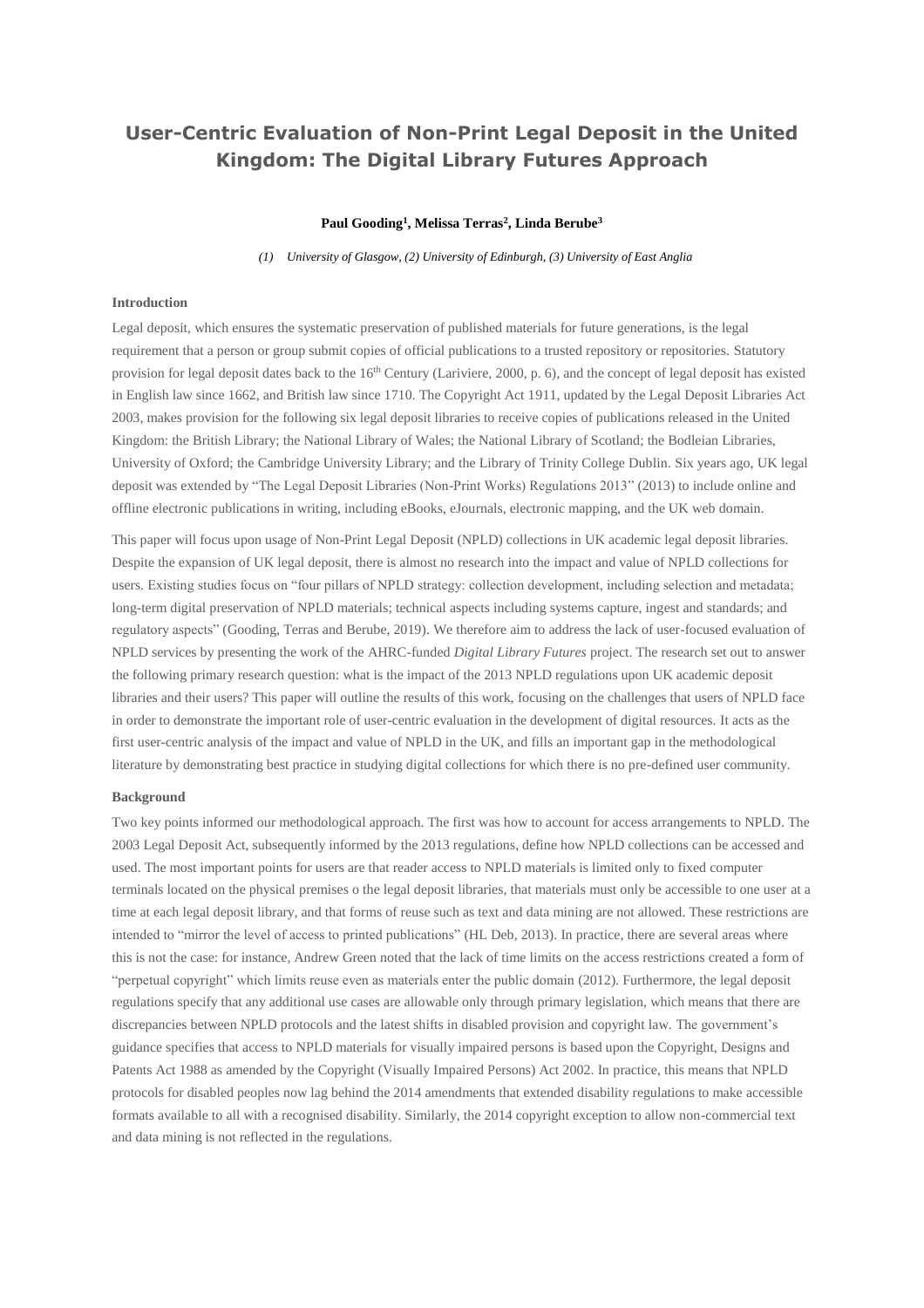The second key point was how to define impact and value in relation to NPLD. Researchers have engaged in the definition, modelling, and development of methods for studying the impact and value of digital library collections. However, the resultant work often defines impact poorly or not at all (Gooding, Terras and Berube, 2019, p. 15). Similarly, there is a gap in our understanding of evaluation for resources without a defined contemporary user community. The UK government's approach to NPLD focuses upon posterity rather than contemporary usage, while exiting models for impact evaluation such as Tanner's Balanced Value Impact Model refer to measuring impact upon an "intended" community (2012, p. 12). The intended community for NPLD is often defined as future researchers, and so there is a need to consider how evaluation of NPLD can contribute to the development of methodological interventions into collections with poorly or undefined user communities.

Impact evaluation in cultural heritage organisations generally distinguishes between intrinsic value (the value something has in and of itself), and instrumental value (the value something has because it helps to achieve or get something. While the former emphasises notions of cultural significance and prestige that are often the focus of debates around legal deposit, instrumentalism ascribes a clear social function to arts and culture. In this paper, we align the instrumental argument closely with the service-driven ethos of contemporary librarianship (e.g. Shera, 1973; Lankes, 2011), by considering how NPLD might allow the library sector to serve existing and future user needs. In light of this approach, we define value and impact for NPLD as follows:

- 1.) **Value** refers to the benefits, or lack thereof, of NPLD collections for libraries and their users.
- 2.) **Impact** refers to the way in which NPLD collections effect change in collection and managing NPLD collections, and in information seeking behaviour (Gooding, Terras and Berube, 2019, p. 16).

#### **Methodology**

We adopted a mixed methods case study approach to analyse the impact of NPLD upon two key stakeholder groups: 1.) academic deposit libraries in the UK and 2.) users of academic deposit libraries in the UK. Data collection occurred between 2017 and 2018, and was undertaken with the support of our project partners: The Bodleian Libraries, University of Oxford; and the Cambridge University Library. We used a range of qualitative and quantitative methods to address our research questions:

- 1.) **Interviews**: we undertook interviews with 36 expert stakeholders, including key figures at academic deposit libraries, academics in related fields, publishing industry representatives, and policymakers. We used semistructured interviews, with core sets of questions designed for each stakeholder type and library role holder, and further adapted based on research into an individual's skills and experiences. These questions were further mapped to specific research questions, and formed the basis of flexible interviews of roughly one hour per person. The interviews were subsequently qualitatively coded to allow us to evaluate staff and institutional impact. Our approach to coding reflected the three level approach suggested by Hahn (2008): "initial coding", to develop categories and themes; "focused coding" to start grouping categories under one larger category; and "axial coding" to refine ideas with a finer focus.
- 2.) **Surveys:** we surveyed 40 users of the Bodleian Libraries, and 40 users of the Cambridge University Library, recruited through a heterogeneous purposive sample to ensure representation from a broad range of disciplines. The survey was deliberately delivered to a small group of users, as the objective was to gather in-depth feedback that would allow us to link respondents' broader information seeking behaviour to their experiences of NPLD collections. This was partly a response to previous problems identifying and recruiting users of NPLD collections, as users were generally unaware of the difference between NPLD and other digital collections. The survey was designed around a series of tasks that required users to come into contact with NPLD materials, and to report not only their experience of doing so but other aspects of their scholarly information seeking behaviour. This allowed us to analyse how NPLD interacts with broader models for scholarly information seeking and discovery.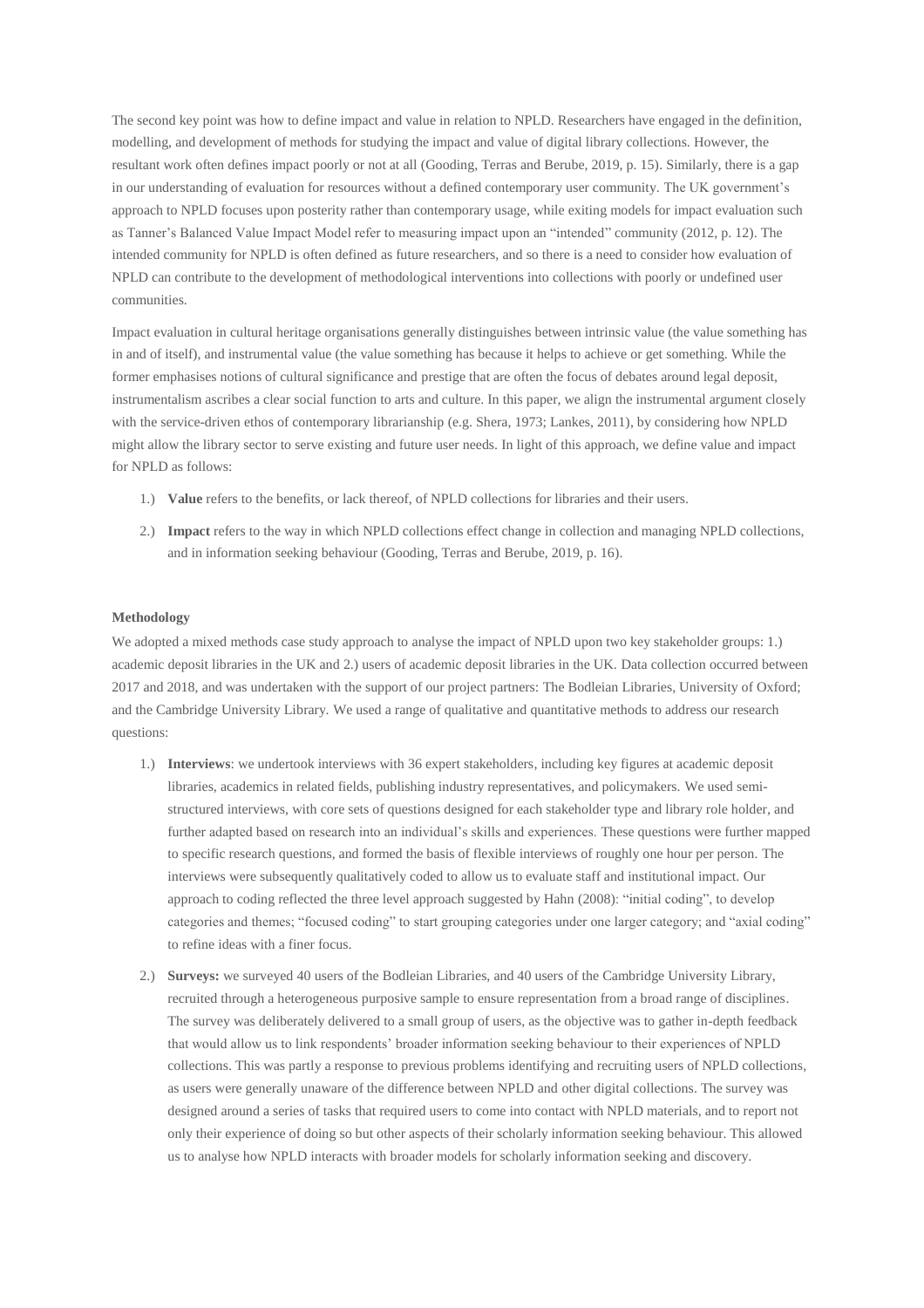3.) **Web analytics:** We also undertook two forms of web analytics. First, we undertook web log analysis of usage of NPLD terminals in the academic deposit libraries, which provided headline statistics of usage of materials via NPLD terminals. Second, we undertook a subject-based analysis of datasets of title-level access requests for NPLD materials. This approach was based upon Marcia Bates' observation that scholarly communication practices function differently across domains, and that "these differences do make a difference" (Bates, 1998, p. 1,200). In other words, it should be possible to identify differences in behaviour by studying which subjects are requested by users. We analysed two datasets, spanning the period from 31<sup>st</sup> July 2015 to 31<sup>st</sup> March 2017: metadata for all eBook title requests (91,809 requests at title level); and metadata for all eJournal article requests (36,505 requests at article level). We developed a small Python-based tool, which used the OCLC Classify2 API service to obtain Dewey Decimal (DDC) and Library of Congress (LCC) classmarks for each record. We then discarded unclassified records and analysed the remaining records to identify subject-based patterns of usage of NLD materials.

## **Findings**

We discovered almost unanimous agreement that NPLD had immense intrinsic value. Interviewees emphasised the prestige and posterity value of NPLD collections and associated legal deposit with the core mission of their libraries. One interviewee described NPLD as a "gold standard", and the capture of online mapping and web archival materials were viewed by several respondents as major steps forward. This agreement between our interviews led us to conclude that NPLD has broad intrinsic value due to its perceived prestige, potential to benefit future researchers, and its role in preserving the UK's published output. It can therefore be considered highly successful at meeting the UK government's objective of preserving non-print materials for future generations (Department for Digital, Culture, Media & Sport, 2019).

However, it was much more difficult to identify the instrumental value of Non-Print Legal Deposit. Library staff were particularly disappointed with the access arrangements, citing the need for researchers to come into the library as damaging to efforts elsewhere to widen participation and usage. Interviewees repeatedly noted two points as particularly damaging: first, that users were forced to access materials in the library reading rooms rather than remotely; and second, that the restricted opportunities for innovative reuse of NPLD materials were a source of frustration for users. Others felt that it was hard to convince readers of the benefits of NPLD when it went against their efforts to "make it easier for people to get access" to purchased collections, while others expressed dissatisfaction with the quality of NPLD copies in comparison to purchased print and digital collections (Gooding, Terras and Berube, 2019, p. 17).

Our interviewees also felt that user requirements for NPLD collections had not been fully considered in the development and implementation of the regulations until a late stage. This was seen to be damaging because of the way that it undermined other efforts to support users. Similarly, it made it difficult to assess the impact of NPLD upon users because we found that there had been no defined success criteria for users. Very little user assessment had been conducted to contextualise access statistics, leaving a gap in how we understand the impact and value of NPLD.

In response, our methods for analysing usage foreground innovative approaches that are designed to foreground the links between primary data collection and the secondary literature. As users were conceptually unfamiliar with NPLD, we focused upon survey how NPLD fitted into their broader information seeking behaviour rather than engaging users directly in questions about the collections. We established the baseline characteristics of information-seeking behaviour for our sample, and then gave them information seeking tasks that force them to come into contact with NPLD materials for successful completion. While our respondents came from a variety of disciplinary backgrounds, several common features arose:

- 1.) The respondents worked remotely on a personal device, using commercial search engines or library databases to start their search, and using some form of remote authentication to access subscription materials.
- 2.) They were often engaged in work away from the university, including international fieldwork, that necessitated remote access to library resources.
- 3.) Depending on their discipline, they were likely to report working with a set group of electronic resources.
- 4.) They used web archival materials, including the UK Legal Deposit Web Archive, very little or not at all.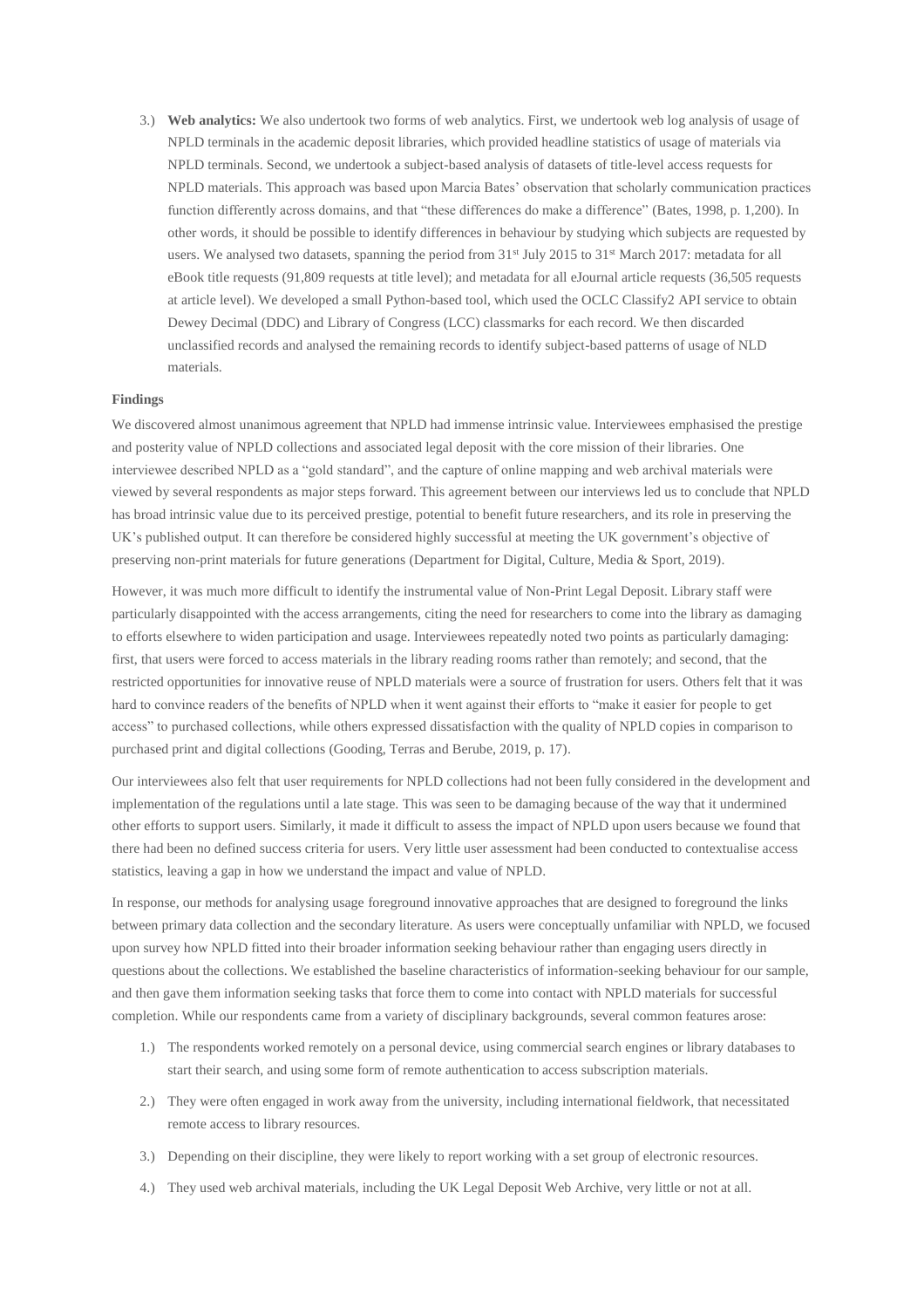5.) They sometimes visited central library sites in person, but were more likely to use faculty, department, or subject libraries due to community and relevance.

This profile maps closely to existing studies which show that users increasingly want remote access to resources, at scale, in the formats that they desire, and across a variety of digital resources. In this sense, NPLD access protocols provide a poor match for information seeking behaviours with digital materials. For instance, the NPLD protocols are problematic when mapped against the "scholarly primitives" posed by John Unsworth: "discovering; annotating; comparing; referring; sampling; illustrating; and representing" (2000). NPLD collections actively impede several of these established scholarly workflows.

As a result, when respondents were asked "Would you consider using NPLD materials regularly, 64% of respondents said no. When asked to elaborate, respondents mentioned similar issues to our library staff: remote inaccessibility and the lack of a clear use case for NPLD materials over other resources were cited as two reasons for their decision. That said, for those willing to travel to libraries, NPLD protocols provide support for certain aspects of scholarly research: respondents noted that they preferred to print, save or read discovered resources right away. NPLD allows reading and printing, and it is therefore likely that researchers who overcome their unwillingness to use fixed terminals are reasonably well served in this regard. However, the need for annotation, bibliographic management, and downloading of materials for later reuse and comparison is less well supported, and put our respondents off using NPLD materials. While these findings are informative in themselves, we would argue that it was key to the success of our study to be able to situate responses in relation to existing literature as a way of addressing the lack of defined community from which to derive objectives for evaluation.

Similarly, we found no evidence that NPLD materials were changing the type of resources that were being used. For instance, our subject-level analysis showed that usage of NPLD collections followed long-established disciplinary boundaries. Access requests for NPLD titles in the Arts and Humanities were more common for eBooks than eJournals, while eJournal requests heavily favoured Technology subjects. These observations reflect existing studies that argue that researchers in the Arts and Humanities still see books as a vital source (Stone, 1982, p. 296; Palmer and Cragin, 2008, p. 171), whereas technology and science subjects tend to rely on faster access to new research and thus favour journals (Talja and Maula, 2003).

This process of combining innovative methods for data analysis with deep reference to existing studies allows us to move towards an understanding of how NPLD challenges established user behaviours with digital resources. By comparing user behaviour more broadly to the opportunities for usage of NPLD, we can therefore conclude that the impact of NPLD upon researchers has been limited, due to a combination of access arrangements and limited awareness of NPLD resources. Furthermore, NPLD access is built upon a case that, to a large extent, impedes online information seeking behaviours and scholarly work. We understand such a methodological approach to be user-centric in nature, because it necessitates both close attention to the user context for a particular digital resource, and to the broader scholarly literature surrounding digital resources in general. In doing so, we found that the difficulties associated with evaluating resources in the absence of a defined community were alleviated. That said, it also made clear that a neglect of similar work in NPLD implementation meant that there is no compelling argument that the instrumental value of NPLD has been as fully realised as its intrinsic value.

## **Conclusion**

Non-Print Legal Deposit has been extremely successful in preserving the United Kingdom's digital textual publications, but it also provides a case study into the implications of neglecting users in the planning and implementation phases of resource development. The case of NPLD indicates how neglect of the user context during strategic planning can lead to digital resources that pose significant challenges for library user communities. We therefore propose that it is necessary to adopt a culture of "User-Centric Evaluation" of NPLD. We propose that user-centric evaluation should be built upon a framework of five key tenets: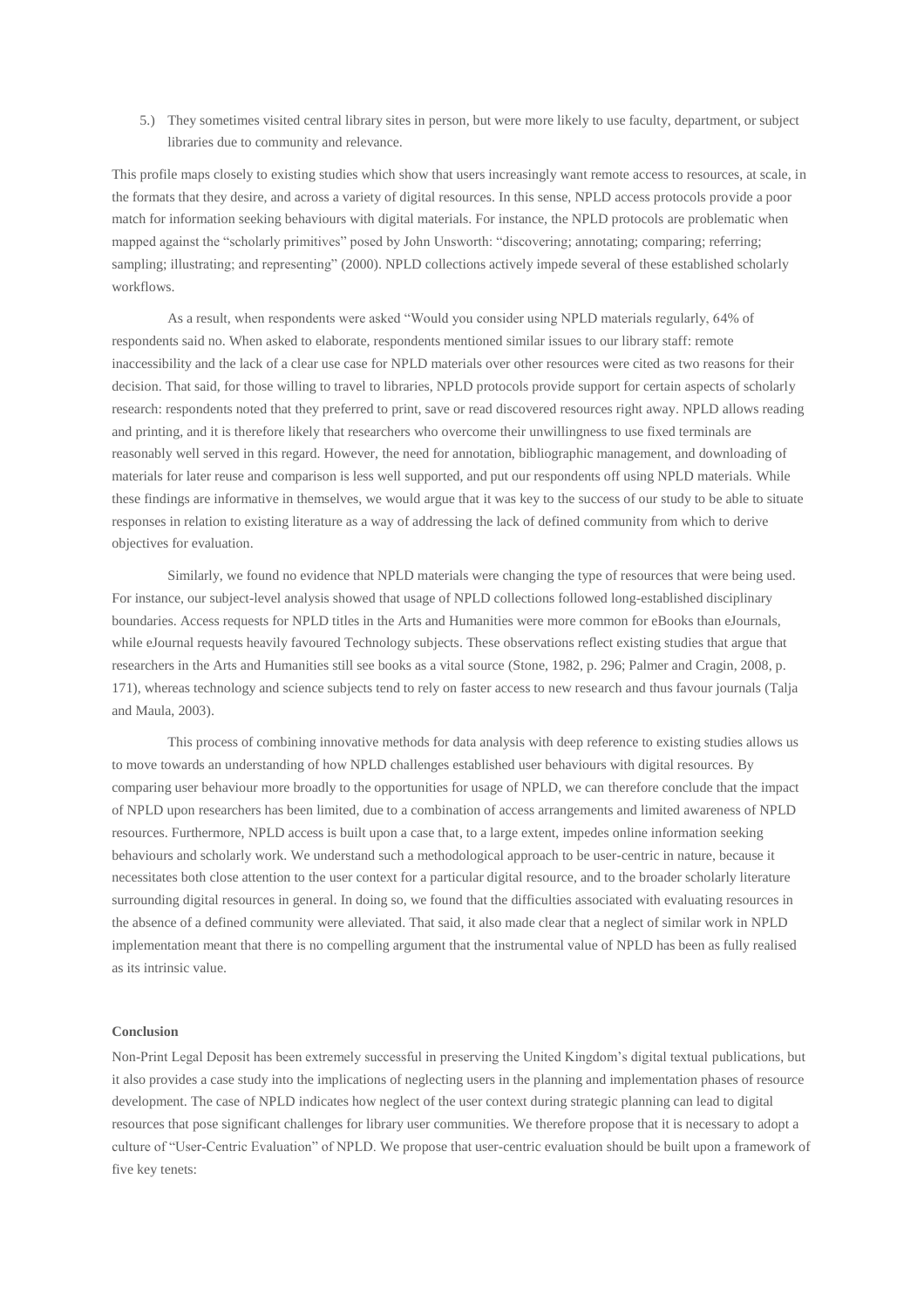- 1.) Users are the long-term beneficiaries of NPLD, not publishers or libraries.
- 2.) The change in information sharing, libraries and research communities that results from the digital turn necessitates re-evaluation of print as a default reference point for NPLD.
- 3.) Publishers are entitled to protect their commercial and legitimate interests, but the growing significance of Open Access and changing Intellectual Property rights cannot be ignored.
- 4.) Libraries must be empowered to take actions in response to emerging information behaviours. These actions should be based on evidenced trends, and focused upon making collections accessible, usable, and meaningful to users in the long term.
- 5.) The first four tenets require continued collaboration between libraries, publishers, and user groups.

These five tenets are expanded upon in our recent white paper (Gooding, Terras and Berube, 2019). However, certain competencies are required to successfully develop such a culture of user-centric evaluation of NPLD. When devising our methodology, we found existing models for impact evaluation to be incomplete because they refer to existing user communities. For NPLD this was reflected in the split between the confident expression of its intrinsic value and the hesitancy over its instrumental value. The problematic status of NPLD for contemporary users was found to stem from the fact that NPLD collections were not seen as a service to contemporary users. The value of NPLD was framed largely in terms of its long-term benefits, but there was no clear plan for ensuring that these benefits were realised in the long term.

In methodological terms, there is a need to address this gap between existing models for impact evaluation, which emphasise impact upon intended communities, and collections for which there is no clearly identifiable community in the short to medium term. Certain activities, such as resource development, interface design, and digital preservation (Digital Preservation Coalition, 2017), require proactive evaluation to ensure they remain relevant and meaningful in the future. We therefore argue that user-centric analysis is key to address this problem, because it aligns evaluation activities with the service-driven ethos of contemporary librarianship. In other words, user-centric analysis where communities are poorly defined requires librarians to consider not only issues relating to technical implementation and UX, but to develop methods that meaningfully relate broader information seeking trends to the resource in question. This can often require a "flexible and potentially experimental approach to research methodology" (Gooding, Terras and Berube, 2019, p. 27) to uncover relationships in innovative ways. It also requires broad engagement between library practitioners and researchers in order to ensure the relevance of theoretical and critical work to practical implementation of library digital resources.

## **Acknowledgements**

The *Digital Library Future* project was funded by the AHRC under grant number AH/P005845 between June 2017 and May 2019.

#### **References**

Bates, M. (1998) 'Indexing and access for digital libraries and the Internet: human, database, and domain factors', *Journal of the American Society for Information Science*, 49(13).

Department for Digital, Culture, Media & Sport (2019) *Post-Implementation Review of the Legal Deposit Libraries (Non-Print Works) Regulations 2013*. Department for Digital, Culture, Media & Sport. Available at: https://www.gov.uk/government/publications/post-implementation-review-of-the-legal-deposit-libraries-non-print-worksregulations-2013 (Accessed: 16 July 2019).

Digital Preservation Coalition (2017) *Non-Print Legal Deposit Digital Preservation Review: Final Report*. Digital Preservation Coalition. Available at: https://www.bl.uk/britishlibrary/~/media/bl/global/digital%20preservation/non-printlega-deposit-digital-preservation-review.pdf (Accessed: 16 July 2019).

Gooding, P., Terras, M. and Berube, L. (2019) *Towards User-Centric Evaluation of UK Non-Print Legal Deposit: A Digital Library Futures White Paper*. Glasgow: University of Glasgow. Available at: http://elegaldeposit.org/resources.